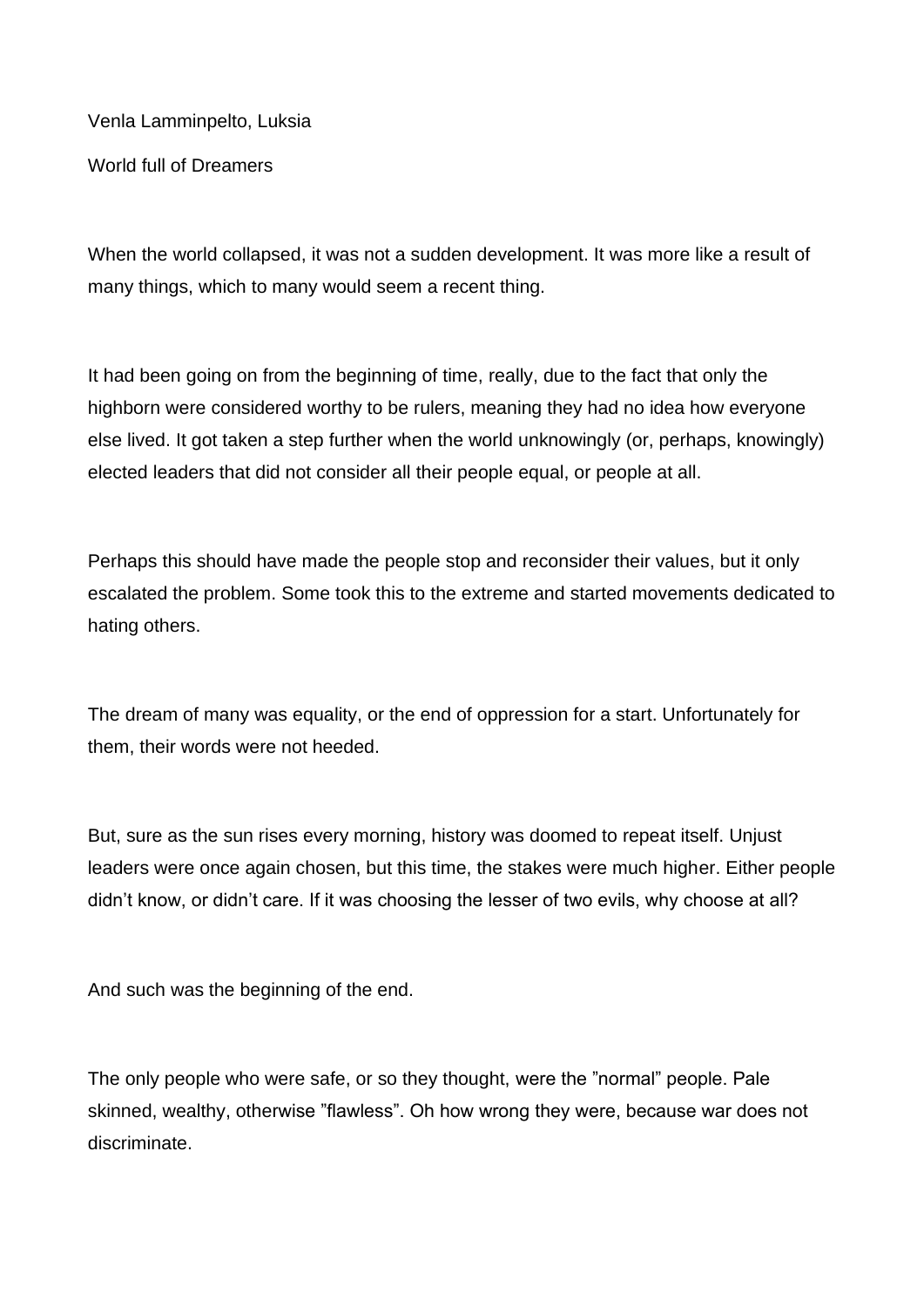As the so-called leaders sent others to fight their battles born of greed and pride, the common people suffered. Husbands, sons and fathers were sent to war, and the women and others deemed "unfit" to represent their country, were left to hold normal life together. Hope dwindled in these times.

Such was the cycle for centuries, until science took a step forward and invented even bigger and more destructive weapons that could wipe out entire countries. It was agreed they would not be used, but is an agreement ever useful if not all will honor it?

This made peace the dream, hope and belief of many. Unfortunately, yet again, people disagreed and they were discarded, like one might do to an annoying fly.

As usual, men were destroyed by their own arrogance. Injustice and war continued reigning over the lands, and some felt the rules did not apply to them, for they were above everyone and everything else. The hubris of these men resulted in the forbidden weapons being used.

This meant that their opponents had to abandon their honor and let self-preservation guide them into retaliating. Soon their actions had destroyed the world, which would have been destroyed in time anyway due to their inaction and refusal to believe the people.

Many smaller countries were completely wiped out. The rich and privileged hid in their mansions, behind their gilded walls of gold and silver, and the rest suffered. Hope was lost.

It didn't take long for the survivors, who had with time risen from the ashes and come together, to notice that the rich had supplies and protection, which they did not offer to the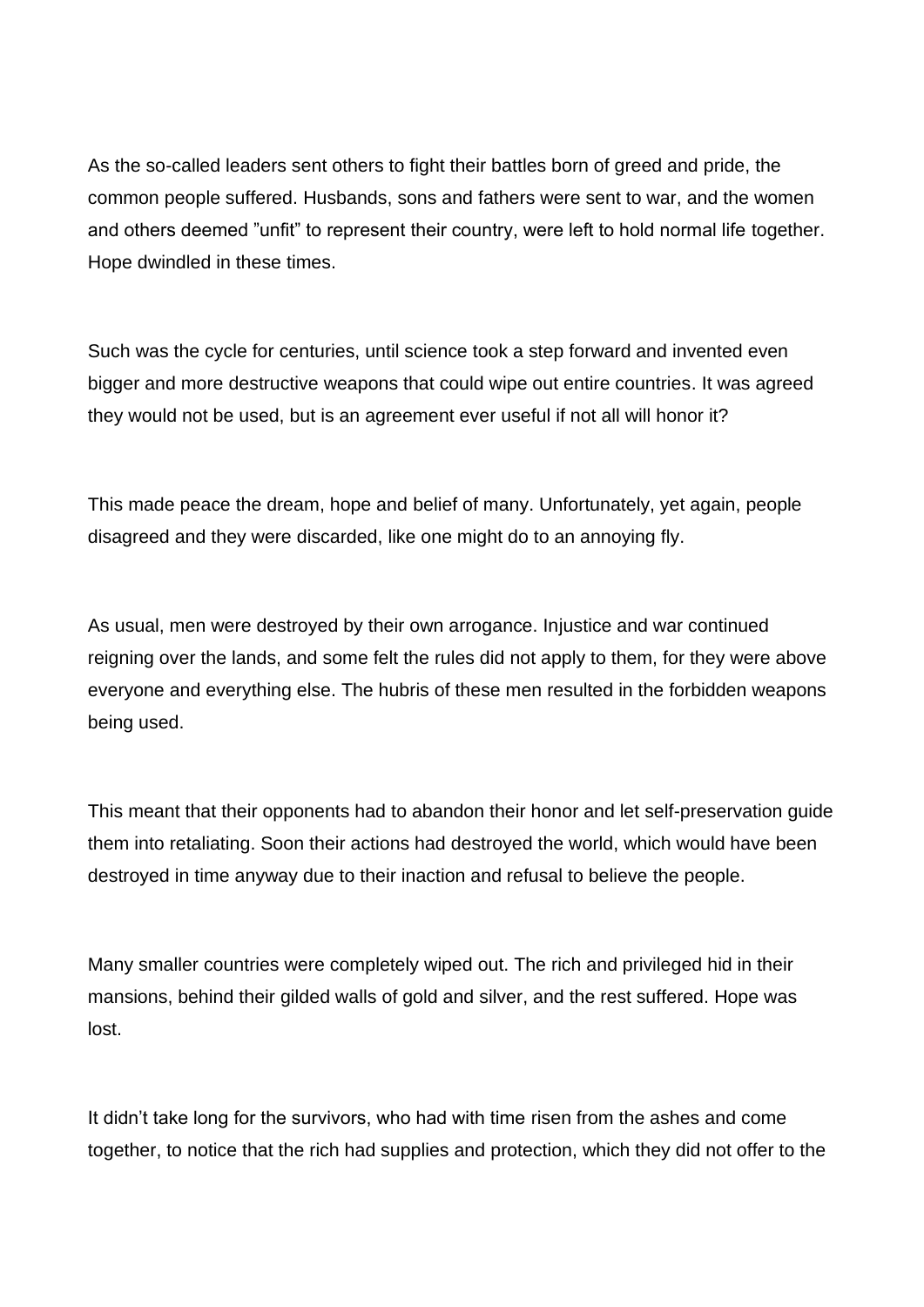common people. Someone once banged on their gates of wealth, and were told to stay back, lest they lose their life.

This incident spread like wildfire, and for a little while, everyone got scared to even approach the elite's residences. But as always, the peace was only temporary. The "insurgents", as they had been dubbed, realized they outnumbered and outwitted their yet again oppressors. The ember of hope was reignited.

And so an unofficial leader was declared. He was young and healthy, but (looking back, thankfully) did not qualify for the military. Apparently, his husband made him a flawed man. His biggest dream had always been to change the world for the better. This was not the way he dreamed it would happen, but he accepted the leadership cast upon him.

In the dead of the night, they laid siege to the nearest mansion. Due to the variety of people, and by extension, the variety of skills they had, it was easy. They surprised the owner of the residence in his bed, and, due to their leader's mercifulness, gave another chance to the man.

He begrudgingly became a member of the group, after a little difficulty adjusting to the current way of life. From one of their insurgents, came forward and idea. What if they could, by overtaking more of the elite's property, have enough resources to repair the broken world? The flame of hope soared in their hearts. Maybe all wasn't lost?

Over the course of time, and almost a generation, they found themselves living in a stable environment with crops growing and life blossoming, as much as it could in the charred earth. Grass had begun to slowly rise through the ashes, like a phoenix after a defeat, and the pyres of hope burned bright.